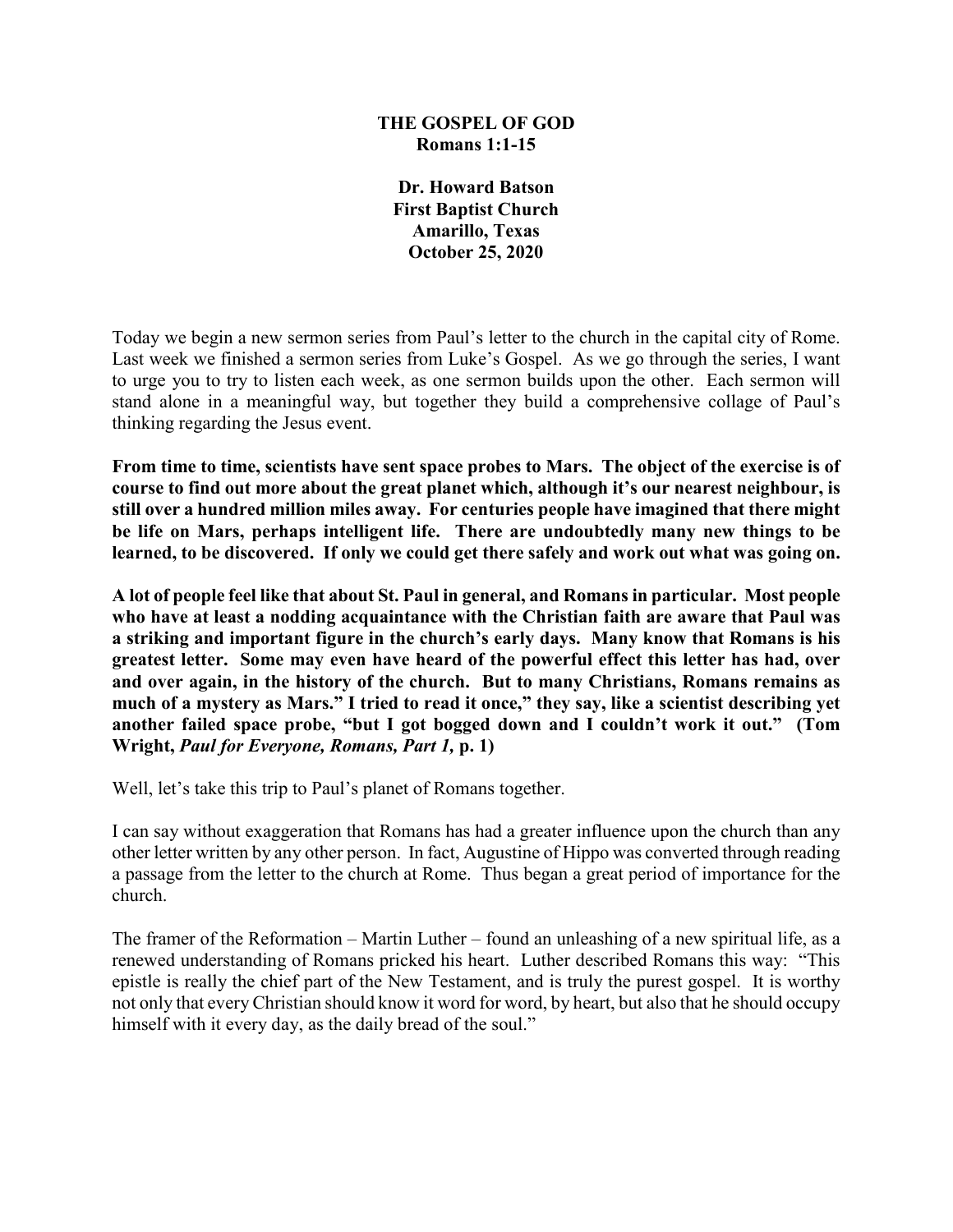John Wesley was converted by reading Luther's introduction to the book of Romans. Karl Barth changes everything away from sterile liberalism back toward biblical theology when he got interested in Romans.

Romans is a lengthy letter. We won't study every word and every verse, but we will offer you a comprehensive understanding of the thought and the movement of this great, lengthy epistle.

Let me give you some comparisons. Cicero wrote 796 letters. They averaged 295 words. Seneca's 124 letters averaged 995 words. Paul's thirteen letters in the New Testament average about 1,300 words. And Romans, his longest letter, is comprised of 7,100 words. The length of this letter makes it one of the most remarkable works in all of antiquity – an unusual letter, indeed.

The letter is written by Paul. No one doubts that. At this time, Paul had been in the ministry for about twenty-five years. He was no fresh graduate from the seminary about to pastor his first church. He was a seasoned churchman, a veteran theologian, who had pondered all the great messages of the faith.

But Paul had never been to Rome. He had never visited those to whom he was writing. We're not even sure where this church found its beginning. But we do know that Paul has long desired to visit them (15:24) and, by the time he writes the letter, there is already an established church in this, the capital city.

The church might have been founded this way: Peter is preaching in Acts 2, and folks were visiting Jerusalem from all over the Roman Empire. A marketer, a merchant, finds Christ in his heart – and all roads lead to Rome for the businessman. He eventually carries back the gospel, even as he carries back his wares. Through travel and trade, a church is born.

The Roman Christians didn't meet together as one large gathering, but in a number of different house churches distributed throughout the various quarters of the city. Paul greets five separate households throughout the letter, and there may have even been more.

Roman historian Suetonius says that the Emperor Claudius expelled the Jews from Rome because they were constantly making disturbance over a one Chrestus. Most scholars believe Chrestus is equivalent to Christus, who is equivalent to the Christ. If Suetonius is giving us a hint, then we have a large group of Jews in Rome – some who accept Jesus as the Messiah, some who do not. And there are disturbing disputes between those who accept Jesus and those who are refuse Him. Thus, Claudius kicks the bickering Jews out of the capital. In Acts 18:2, we read about Aquilla and Priscilla, the tent makers, having to leave Italy – that would be Rome – because Claudius had commanded all the Jews to get out of Rome. This happened in about A.D. 49. So, the first believers in the city of Rome were Jews. They come into contention with the Jews who reject Jesus as Messiah. And it's not long until the Gentiles – and I mean a lot of Gentiles in Rome – began to call Jesus "Lord," as well.

Paul writes the letter from the city of Corinth around A.D. 55. He wanted to visit the church in Rome. He's on his way to Spain, but, first, he's going to Jerusalem with an offering for Jews who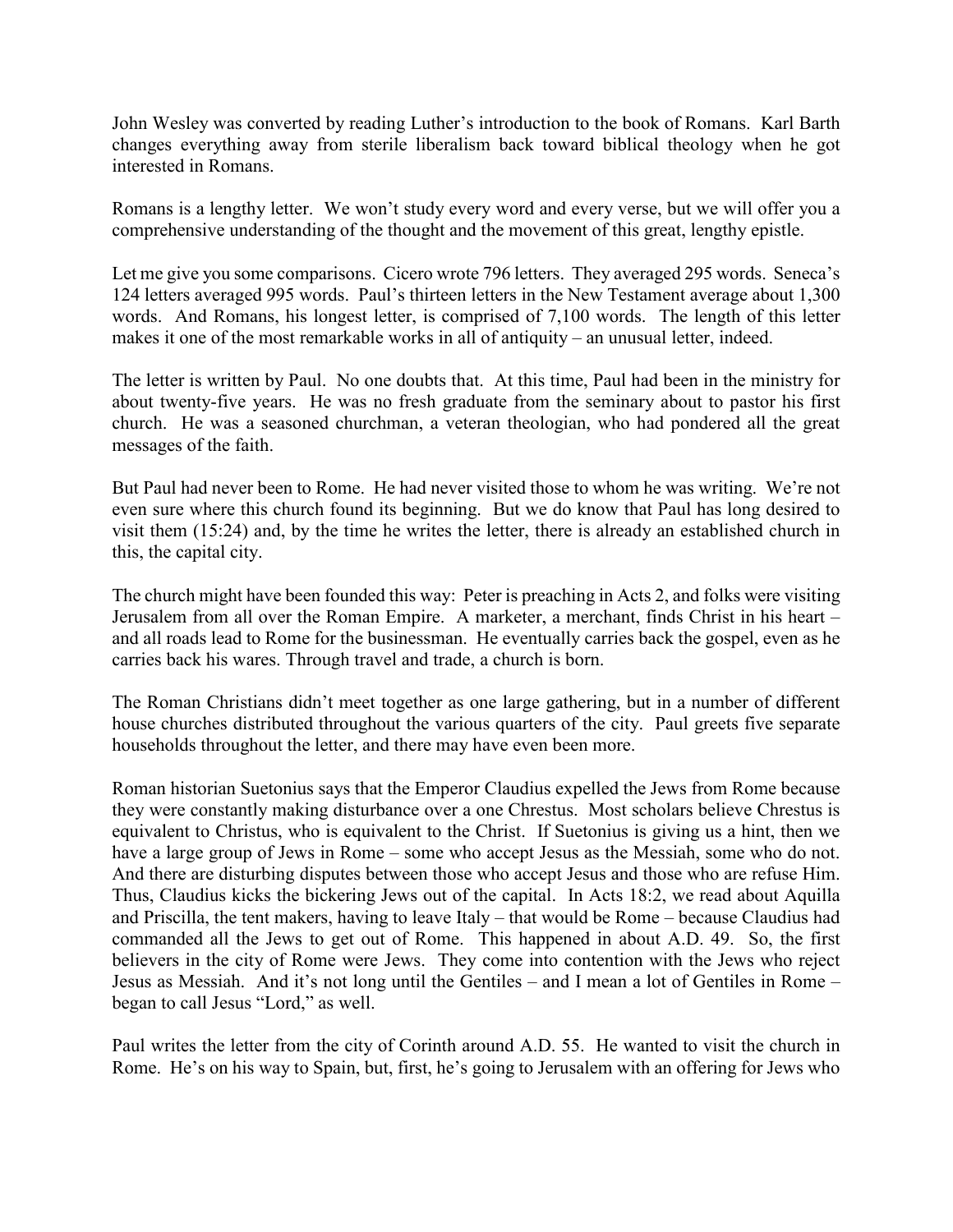are suffering from poverty. Then to Rome, and then to Spain – at least, those were his plans. A new mission to Spain.

Paul usually writes his letter in lieu of a visit after he's been with a church or established a church. But, he didn't start the church in Rome. He's never even visited the church. In fact, he writes this letter to prepare to visit the church in Rome. In fact, three times he says that he hopes to come to Rome (1:10, 11, 13). It is most likely he is writing Rome to formally introduce himself, to explain his gospel, and to set them up as his western base for his carrying the gospel beyond Rome to Spain. Unlike the Corinthian letter, he's not solving problems within the church at Rome – they weren't his problems to solve at this point; he wasn't their spiritual father nor founder. Rather, he is giving them his theological resume – "This is what I believe..." – in order that they would support, both prayerfully and financially, his mission further west to Spain. (Garland, p. 23).

## Let's begin.

## V. 1

Paul, a bond-servant of Christ Jesus, called as an apostle, set apart for the gospel of God.

Now, when we write letters, we don't begin by giving the name of the writer. We begin by giving the name of the recipient: "Dear John." John can be our best friend, or he can be our worst enemy, but we always start the letter with "dear." Kind of an odd custom, if you ask me. "Dearest John." In antiquity, however, the letters began logically with the name of the sender – Paul – the first word that flows from the pen.

Now Paul would not do well in a contemporary composition class because he wrote the longest run-on sentences that you can possibly imagine. Oh, they are correctly constructed, but diagramming these sentences is a nightmare. Verses 1-7, in the Greek text, are one sentence.

Paul comes from the Latin *paulus*, meaning "little." It may be a name like Shorty in our day. In fact, there is some indication, to be sure, that Paul was small in stature (2 Corinthians 10:1, 10). His original name, Saul, is, of course, taken from the name of Israel's first king.

Paul describes himself as a bond-servant of Christ Jesus. This is lofty language. It's a harsh word – it really means slave. But it's used in terms of Abraham (Genesis 26:24), Moses (Joshua 1:2), and the prophet Amos (Amos 3:7) as servants of God. Paul might be making the insinuation that he stands in the great line of the prophetic voices of ancient Israel. Like Abraham, like Moses, like Amos – he is a slave of the Divine. Notice that while the Old Testament prophets were called a "slave of God," he calls himself a "slave of Christ Jesus," putting Jesus in the highest possible position.

It is estimated that one in five persons in Rome at the time were slaves. They were all too familiar with the concept of slavery. They knew what it meant to be "wholly owned by one," and Paul wants them to know he is wholly owned by the Messiah Jesus. By the way, the Messiah himself took on the form of a slave, Paul tells us in Philippians, and died a slave's death on the cross. (Garland, 64) "I, Paul" – or "I, Shorty" – "am a slave of Messiah Jesus." Christ means Messiah, anointed one. Jesus means Savior.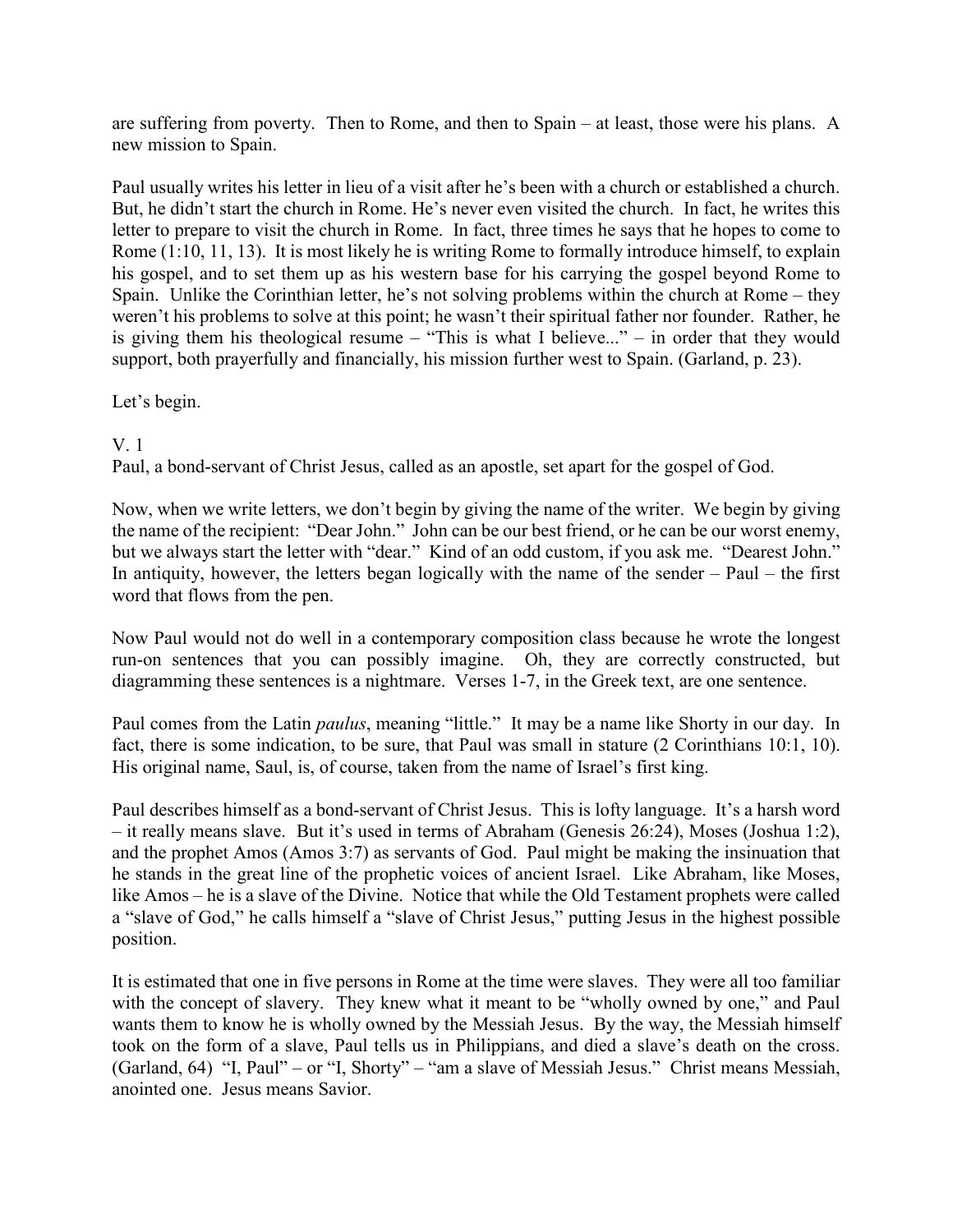Paul's also called to be an apostle. An apostle means "messenger, one who is sent" – a special office, one appointed by God. The idea of divine call is so important to Paul, showing the priority of the divine. It is a call from on high which Paul has answered. Paul was not self-chosen. He was minding his own business as a loyal Pharisee when the risen Christ interrupted his life and called him into apostleship. As an apostle, Paul had been set apart for the gospel of God.

The word "gospel" frames this letter. It appears three times in this opening and three times in the closing (15:13-16:27), six out of the nine occurrences in this letter. Like bookends, the gospel – the Good News – frames this letter. The gospel proclaims what God has done in keeping the promises to Israel and raising Jesus from the domain of the dead. And this letter unfolds the gospel's implications for Gentiles, too. (Garland, p. 62)

That's an interesting way to describe the gospel. Sometimes he calls it "the gospel of his Son" (v. 9). Sometimes, "the gospel of Christ." But in Romans 1:1, it is the "good news of God." When he says it's the "good news of God," he's giving us the ultimate source. God is the source of all good news, especially the source of the good news of the crucifixion and resurrection of His Son. "God" is the most important word in the book of Romans.

Paul refers to God 153 times. This book is fundamentally about God.

I'm glad we're pondering the book of Romans for our Sunday morning series. I'm glad because sometimes, in all of our speaking and teaching about Jesus and the Holy Spirit, sometimes we leave out God Himself. At the end of the day, the Jesus story is all about God, the Creator and the Redeemer and the Sustainer of His people. The story of Jesus is a story of good news from God. We cannot understand what Romans is going to tell us about righteousness and justification if we do not understand God and His nature. What is God like? He's a God of good news.

This good news, however, is not some new idea. Look at verse 2. It's a good news "He promised beforehand through His prophets in the holy Scriptures." The gospel, the good news, the story of Jesus is God's unchanging purpose – always and everywhere – for His people. Now this promise was not given *by* His prophets, but *through* His prophets. The promise is given by God. The very story of Jesus is the fulfillment of all that God had said and spoken and done through the prophets of old. The story of Jesus is part of the story of God's eternal workings with His people.

And while it is the gospel of God (verse 3), it does concern His Son. His Son is a descendant of David. The prophets of old had told us that Messiah would be a descendant of David (Isaiah 11:1, 10; Jeremiah 23:5-6; Ezekiel 34:23-24).

**Fancy writing like this to Rome of all places, the greatest city of the world at the time, the home of the most powerful man in the world, the Caesar, whose official titles included "son of god," whose birthday was hailed as "good news," and who claimed the allegiance, the loyalty, of the greatest empire the world had ever seen! But Paul knows exactly what he is doing. Jesus is the** *true* **king, the world's rightful Lord, and it is vital that the Christians in Rome itself know this and live by it.**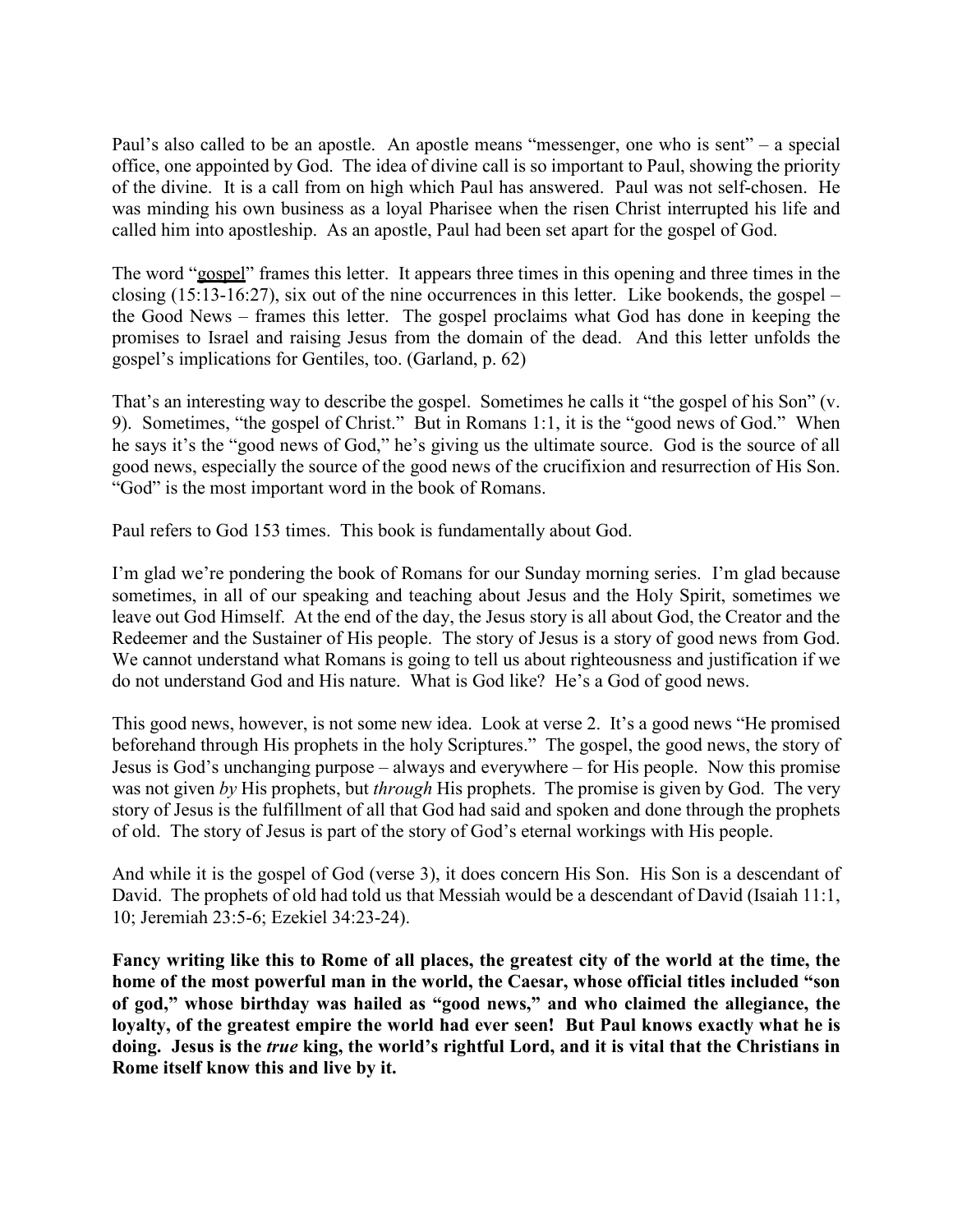**In fact, what Paul says about Jesus in this passage, especially verses 3 and 4, seems almost designed to stake a claim which puts that of Caesar in the shade. Jesus is the true "son of God." He comes from a royal house far older than anything Rome can claim: that of David, a thousand years before. His resurrection, which Paul sees not as a strange freak or bizarre miracle but as the beginning of "the resurrection of the dead" for which most Jews had been longing, is the sign of a power which trumps that of tyrants and bullies the world over. Death is their final weapon, and he has broken it. (Tom Wright, p. 3-4)**

Verse 4 is a powerful statement. Jesus was "declared the Son of God with power by the resurrection from the dead."

I want you to notice something you might not have picked up on before. "The resurrection from the dead." How is that term used in the New Testament? It doesn't really point to the resurrection of a single person – say, the empty tomb of Jesus. The resurrection from the dead refers to the general resurrection at the last day of God's people (see Matthew 22:31; Luke 20:35; Acts 17:32; 23:6; 24:21; 1 Corinthians 15:12, 13, 21, 42; Hebrews 6:2). The resurrection of Christ is not about a solitary empty tomb. The resurrection of Christ is about the beginning of the age of the resurrection of all the faithful of God.

Then he gives us the full title "Christ Jesus our *Kurios*, our Lord." Paul loves the term Lord in regard to Jesus. It is a word used of Yahweh of the Old Testament. "Jesus is Lord" was the most profound statement of the early church. In fact, Paul said, "If you confess with your mouth Jesus as Lord, and believe in your heart that God raised Him from the dead, you will be saved" (Romans 10:9).

We find this key confession not only in Paul's letter to the church at Rome but also in his letter to the church in the city of Corinth. When Paul wrote, "No one can say, 'Jesus is Lord,' except by the Holy Spirit" (1 Corinthians 12:3b), he was affirming that "Jesus is Lord" is the most basic confession of Christian fellowship. In Philippians, Paul envisioned a day when every member of the human race, both the living and the dead, would bow the knee to Jesus, a day when "every tongue will confess that Jesus Christ is Lord" (Philippians 2:11).

Through Jesus we receive grace (verse 5). Grace means something unearned, unmerited. God's favor given because of the crucifixion of Jesus. I want you to notice something, however. Grace is never given for personal enjoyment alone. It is always given as a commission and a call for the kingdom of God. In Paul's case, it was a grace and call to apostleship to lead Gentiles into the kingdom. Being a Pharisee, a Hebrew of Hebrews, that was a radical call for Paul. A call from God – and Paul answered.

**The "good news" is not, first and foremost, about something that can happen to us. What happens to us through the "gospel" is indeed dramatic and exciting: God's good news...transforms our lives and our hopes like nothing else. But the "good news" which Paul announces is primarily good news about something that has** [already] **happened, events through which the world is now a different place. It is about what God has done in Jesus, the Messiah, Israel's true king, the world's true Lord. (Tom Wright, p. 4)**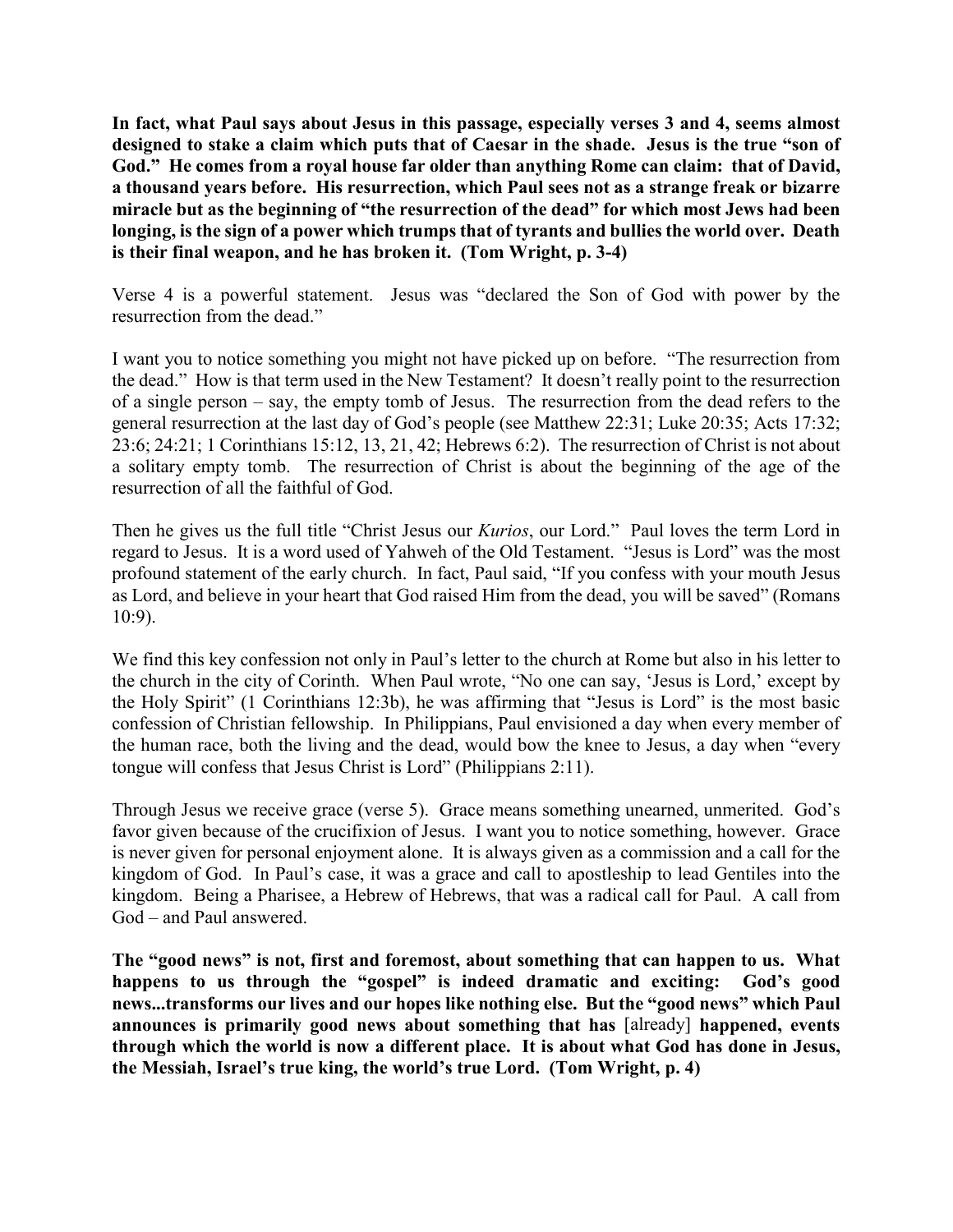In verse 7, he calls them "saints." It's a New Testament word used for believers in general. It means to be separated, to be set apart. It is not so much being separated away from something, but separated to something. As men and women of the gospel, we are separated to God.

I want you to understand that "saint" is really a plural term. We might speak of Saint Peter or Saint Mary, but that's not the New Testament usage. In fact, in the New Testament, the word is not used for any individual believer. It is always used, in plural, of all believers. We are together – not individually – a community set apart to God. We are saints together. We are saints not because of high moral achievement – that's a modern use – but because we belong to God.

Notice verse 7. Not only do they get grace, but they also get peace. Grace is God's response to sin through Christ that results in peace between God and reconciled sinners. Rome offered peace at the end of a sword, so to speak. The Romans would plunder, butcher, steal, and make desolate – and then call it "peace." When Nero came to power at the age of 17, so many were hoping he would bring the long-awaited peace, but it was not to be so. But the gospel offered grace, and that grace leads to true peace. (Garland, p. 71)

After that long sentence (vs. 1-7), Paul next begins his prayer, consisting of verses 8-15. Paul has a prayer in his letters, something of a thanksgiving. We find a thanksgiving in each of his letters except Galatians, because he's mad at them. He's disappointed.

When Paul says "first," he does not mean there is a second. He basically means, "Let me begin." He begins with a thanksgiving for the believers in Rome. Paul had not yet been to Rome, though he wanted to go there, especially as the apostle to the Gentiles. He prays for them constantly. He never stops. He always makes mention of his fellow believers in Rome. Part of his prayer is that God will allow him to visit with them. He wants to visit them to give them a spiritual gift, to make them strong.

**He is thanking God: thanking the maker of heaven and earth that there is a community in Rome, under Caesar's nose, who give allegiance to Jesus as Lord, who have been grasped by the vision of a different kingdom, a different hope, and who share a different faith. That's at the centre of it, as we shall see: faith, the belief and trust in the God who raised Jesus from the dead. (Tom Wright, p. 6)**

And even as he gave a gift, the traffic wouldn't be one-way (verse 12). He knows that he, too, would be enriched, mutually encouraged, by their faith.

Paul can do no other. He's under obligation (v. 14), both to the Greeks and barbarians, to the wise and the foolish. He has been called by God. Paul wants to take the good news of God to the capital city, and he prays for that opportunity.

What do we take away from this? The good news has been foretold by the prophets. The good news is the good news of God – the gospel of God. The good news is that we have the Son-ship of Jesus proclaimed, His Messiahship trumpeted by His glorious resurrection through the power of the Holy Spirit. The good news is that we are all called, we are all set apart as a community – we are set apart to God, that we would be His living community, a community that involves both